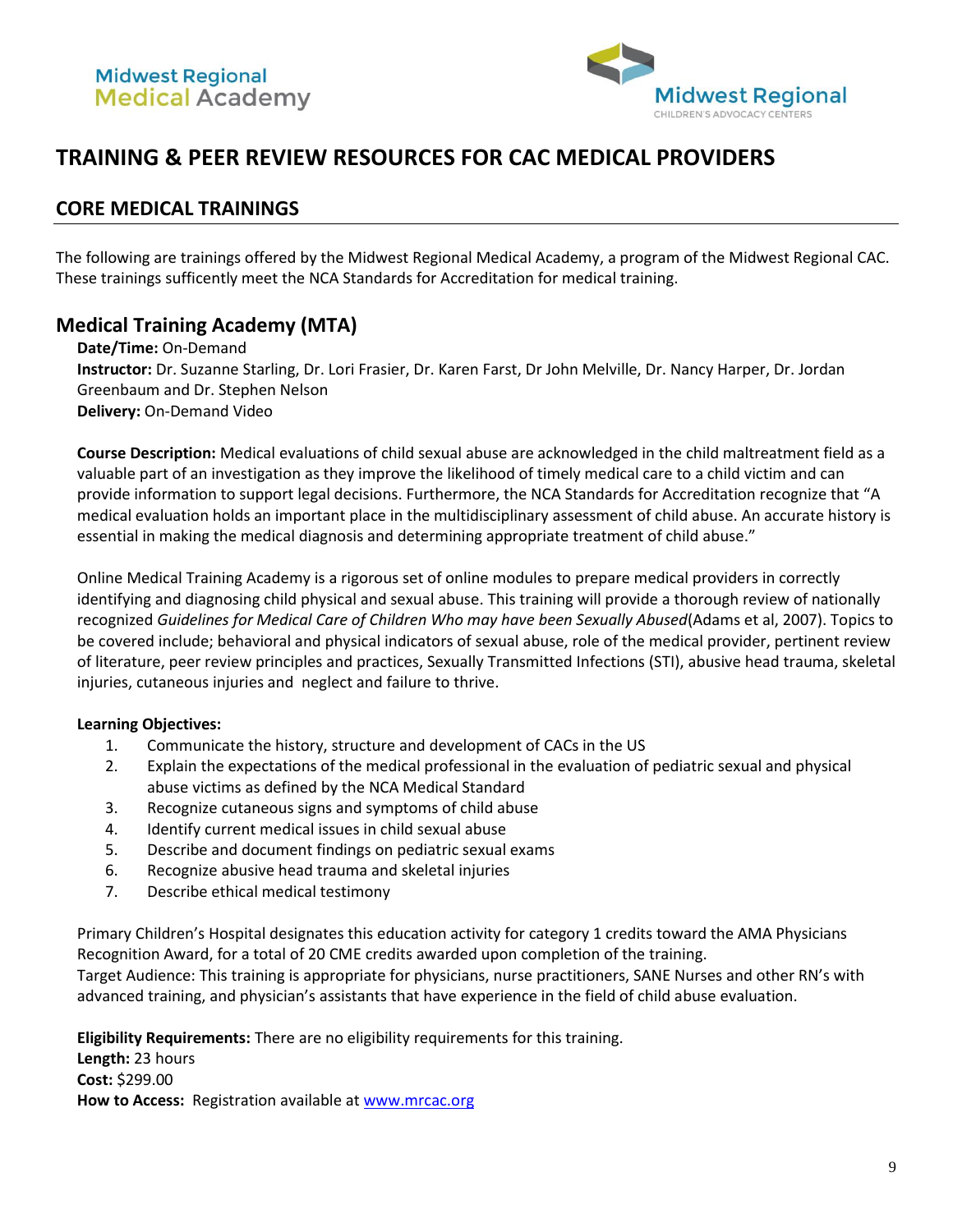

## **Pediatric SANE Training**

**Date/Time:** Winter, Spring, Summer and Fall \*\*\*5 weeks (4 hour sessions each week) 9:00am-1:00pm (CST) **Instructor:** Diana Faugno, MSN, RN, CPN, SANE-A, SANE-P, FAAFS, DF-IAFN **Delivery:** Online Live/Archived Streaming

**Course Description:** The purpose of this training is to provide medical personnel with knowledge specific to the pediatric sexual abuse examinations for collection of evidence and identification of injury that might have been sustained. The nurse or physician will be trained to conduct and complete the evidentiary examination on a child or adolescent as well as focus on techniques and issues that will assist them to accomplish the task. This training does not certify nurses or physicians to perform evidentiary examinations.

Satisfactory completion indicates that the medical personal has attended and participated in the intense 40 hour training. Please note that materials distributed and/or discussed in this training should be protected meaning no copies, sharing, or redistribution of materials is permitted. Homework outside of the Online Live Streaming will be given and completion expected. Post clinical requirements will be the responsibility of the attendee to arrange after the course with their employer.

#### **Learning Objectives:**

- 1. Identify pre-pubescent genital anatomy.
- 2. Describe a child abuse advocacy center (CAC) and its purpose
- 3. List 2-3 milestones that are specific growth and development for the prepubescent 3 yrs. old child.
- 4. State two examples of open ended questions used in gathering the nursing history of a child.
- 5. Understand the different roles and scope of work of the Child Protection Worker, Forensic Interviewer, District Attorney and Law Enforcement in the multidisciplinary team in dealing with child sexual assault.

#### **Target Audience:** Medical Professionals associated with CACs

**Eligibility Requirements:**Participants must be a nurse associated and/or employed with a Children's Advocacy Center. Previous Adult SANE Training recommended, but not required.Upon Application Midwest Regional CAC will ask for documentation to confirm association/employment.

**Length:** 20 hours of classroom learning/23 hours of homework

**Cost:** \$349.00

How to Access: Registration available a[t www.mrcac.org](http://www.mrcac.org/)

### **Court Prep for Medical and Legal Professionals**

The intersection of law and medicine can be quite challenging and, at times, daunting for both professions. In child abuse cases, navigating this uncomfortable territory is the rule rather than the exception. Medical care providers are often anxious about going to court and frequently feel ill prepared. Attorneys are often faced with the interpretation of specialized medical data, obfuscating expert witnesses and inaccessible medical providers. By combining medical and legal faculty in an exciting new training, we hope to address these concerns.

**Content to be covered:** The *medical training* will consist of the role of the medical provider, abusive head, abdominal and cutaneous trauma, Guidelines and Standards of Care for Possible SA Victims, Genital Findings, Testifying as a Medical Expert, Hearsay, Memory and Suggestibility and a Mock Trial.

The *legal training* will consist of opening statements/closing arguments, discussion of corroborating evidence, ethical considerations, pretrial motions, direct and cross examination of witnesses, preparing children for court, the role of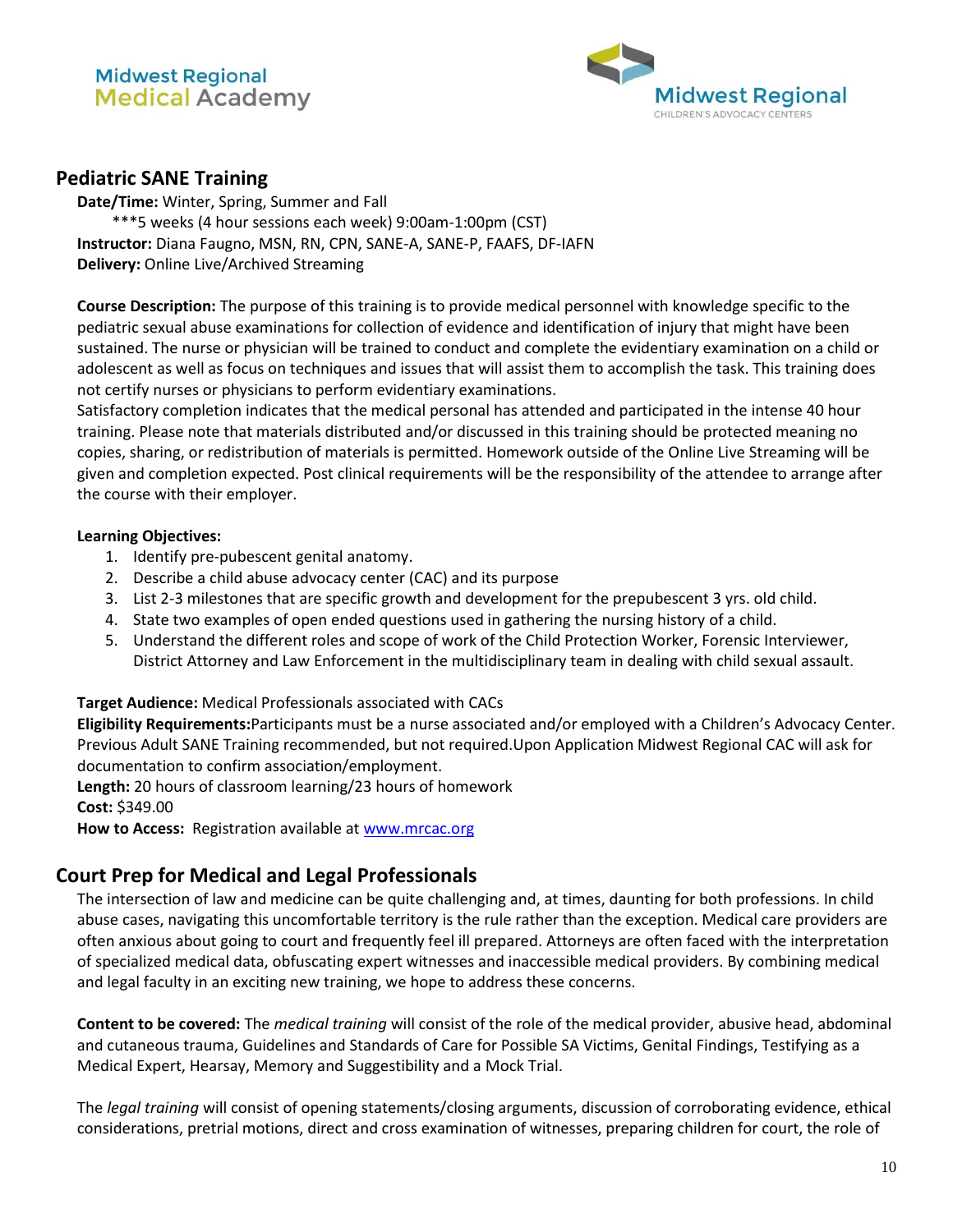## **Midwest Regional Medical Academy**



the medical provider, abusive head, abdominal and cutaneous trauma, child sexual abuse, and also a Mock Trial.

**Target Audience:** This training is designed for a medical and legal team. This will be a great opportunity for a CAC medical professional and prosecutor to work together to understand each other's roles, and to be an effective team in the Court Room. Preference will be given to legal/medical teams over individuals.

**Length:** This is a three-day training sponsored by The Midwest Regional Children's Advocacy Center (MRCAC) and the Western Regional Children's Advocacy Center (WRCAC) in collaboration with the National District Attorney's Association (NDAA).CLE/CME hours are given for this course.

**Cost:** \$49.00 tuition, Airfare and Lodging

How to Access: Visit Western Regional CAC's webisite for more information - [www.westernregionalcac.org](http://www.westernregionalcac.org/)

### **PEER REVIEW RESOURCES**

### **Midwest Regional CAC Peer Review:**

The purpose of peer review of medical findings will be to provide the opportunity for participants to review documentation, discuss interpretation of findings, and provide feedback regarding the quality of documentation. This initiative is primarily for the medical providers, however, other team members may choose to participate as well.

#### **Goals of Medical Peer Review**

- To enhance the quality of documentation of physical findings in cases of suspected child abuse.
- To provide the opportunity to discuss findings and interpretation of findings in cases of suspected child abuse or neglect.
- To increase the knowledge of medical providers in Children's Advocacy Centers nationally.
- To provide an opportunity to discuss cases of suspected child abuse and neglect in multi-user national, multiuser regional as well as point-to-point connections.

Medical Peer Review occurs monthly. Sites are asked to select the date and time from the listed options that best fits their schedules. The Midwest Regional CAC will finalize the group selection so as to adhere to the appropriate group size.

Sites participating in this initiative will be required to present a case approximately every three months. Sites who are not scheduled to present, but have an urgent need for a case consultation may contact the Midwest Regional CAC who will provide the final agenda for the calls. In addition, the Midwest Regional CAC will work with the presenting sites to provide input on case selection as well as to be sure any technical questions can be addressed prior to the start of the call. This will allow the goals for the call to be top priority. Typically, each call will have 2 case presentations lasting 25 minutes each. Each session will last one hour. Following will be the agenda for this peer review session.

Cost: \$100/child advocacy center **For more information** visit [http://www.mrcac.org/medical-peer-review.](http://www.mrcac.org/medical-peer-review)

### **Statewide and Institutionwide Peer Review:**

Many states organize statewide peer review among the medical providers at CACs. Get in touch with your State Chapter Coordinator to explore the options available in your state. You may also want to check with other leading medical providers in your state or institution to organize your own institution wide peer review.